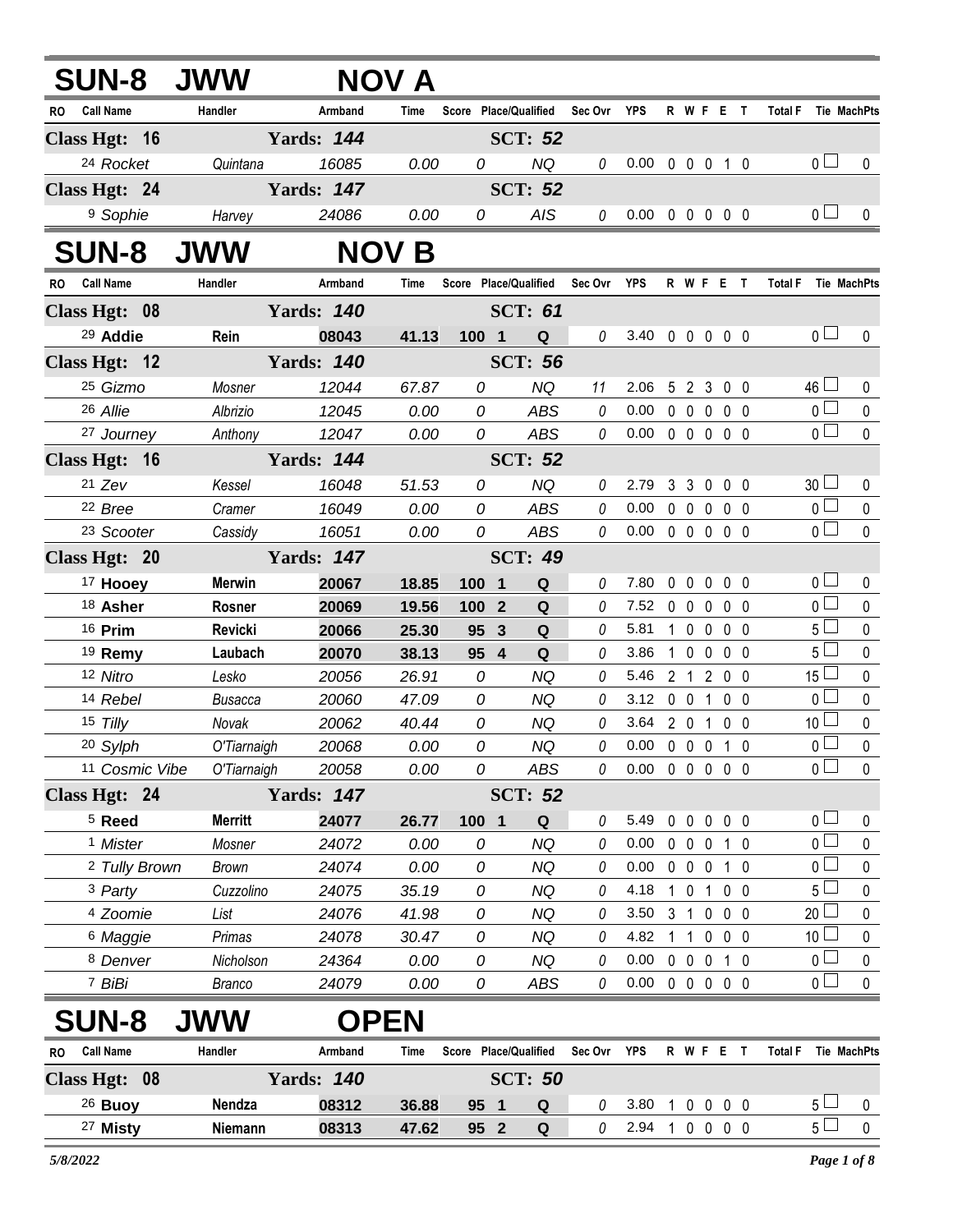| Class Hgt: 12           |                 | <b>Yards: 140</b> |       |                                | <b>SCT: 47</b> |         |                            |              |                |                                 |                |                                      |             |
|-------------------------|-----------------|-------------------|-------|--------------------------------|----------------|---------|----------------------------|--------------|----------------|---------------------------------|----------------|--------------------------------------|-------------|
| <sup>25</sup> Molly     | Van Handel      | 12016             | 47.21 | $\overline{\mathbf{1}}$<br>100 | Q              | 0       | 2.97                       |              |                | 00000                           |                | 0 l                                  | 0           |
| 22 Bandit               | Van Handel      | 12012             | 51.74 | 0                              | <b>NQ</b>      | 4       | 2.71                       | 1            | $\mathbf{1}$   | $\mathbf 0$                     | 0 <sub>0</sub> | 18 <sup>1</sup>                      | $\mathbf 0$ |
| 23 Oliver               | De Prospo       | 12017             | 60.58 | 0                              | <b>NQ</b>      | 13      | 2.31                       | $\mathbf 1$  | $\mathbf 0$    | $\mathbf 0$                     | 0 <sub>0</sub> | 31                                   | $\pmb{0}$   |
| 24 Flash                | Sawyer          | 12046             | 57.23 | 0                              | <b>NQ</b>      | 10      | 2.45                       | $\mathbf{1}$ |                | $0\ 0\ 0\ 0$                    |                | $25 -$                               | $\pmb{0}$   |
| Class Hgt: 16           |                 | <b>Yards: 144</b> |       |                                | <b>SCT: 44</b> |         |                            |              |                |                                 |                |                                      |             |
| 19 Rev                  | Coderre         | 16050             | 28.27 | 100 1                          | Q              | 0       | 5.09                       |              |                | 00000                           |                | 0 l                                  | 0           |
| 20 Dixie                | Kopstein        | 16052             | 52.38 | 0                              | <b>NQ</b>      | 8       | 2.75                       |              |                | 3 0 0 0 0                       |                | $31 \Box$                            | $\mathbf 0$ |
| Class Hgt: 20           |                 | <b>Yards: 147</b> |       |                                | <b>SCT: 42</b> |         |                            |              |                |                                 |                |                                      |             |
| 17 Hazel                | Wisner          | 20236             | 0.00  | 0                              | <b>AIS</b>     | 0       | 0.00                       |              | $0\quad 0$     | $\mathbf 0$                     | $0\quad 0$     | 0 l                                  | 0           |
| 13 Zeke                 | Freeman         | 20059             | 29.53 | $100$ 1                        | $\mathbf Q$    | 0       | 4.98                       |              | $0\quad 0$     | $\mathbf 0$                     | $0\quad 0$     | 0 <sup>1</sup>                       | $\pmb{0}$   |
| 14 Piper                | Revicki         | 20353             | 36.79 | 100<br>$\overline{2}$          | $\mathbf Q$    | 0       | 4.00                       |              | $0\quad 0$     | $\mathbf 0$                     | 0 <sub>0</sub> | 0 l                                  | $\pmb{0}$   |
| 18 Amber                | <b>Burke</b>    | 20024             | 42.21 | 0                              | <b>NQ</b>      | 0       | 3.48                       |              | 4 2            | -1                              | 0 <sub>0</sub> | 30 <sup>1</sup>                      | $\pmb{0}$   |
| 8 Sylo                  | <b>Brown</b>    | 20026             | 37.93 | 0                              | <b>NQ</b>      | 0       | 3.88                       |              | 2 1 1          |                                 | $0\quad 0$     | 15 <sup>1</sup>                      | $\pmb{0}$   |
| 6 Mac                   | Wisner          | 20028             | 48.11 | 0                              | <b>NQ</b>      | 6       | 3.06                       |              | 2 <sub>1</sub> | $\overline{2}$                  | $0\quad 0$     | $27 -$                               | $\pmb{0}$   |
| 10 Groot                | Andrews         | 20061             | 46.30 | 0                              | <b>NQ</b>      | 4       | 3.17                       |              | 2 <sub>1</sub> | $\mathbf{1}$                    | 0 <sub>0</sub> | 23 <sup>1</sup>                      | 0           |
| 15 Lita                 | <b>Brennan</b>  | 20065             | 50.92 | 0                              | <b>NQ</b>      | 8       | 2.89                       |              | $3\quad0$      | $\mathbf 0$                     | 0 <sub>0</sub> | 31 <sup>1</sup>                      | $\pmb{0}$   |
| 11 Miz Biscuit          | <b>Rollins</b>  | 20341             | 52.45 | 0                              | <b>NQ</b>      | 10      | 2.80                       |              |                | 4 2 2 0 0                       |                | 50 <sup>1</sup>                      | $\pmb{0}$   |
| 12 Boomer               | Larsen          | 20342             | 33.53 | 0                              | <b>NQ</b>      | 0       | 4.38                       |              | 0 <sub>1</sub> | $\mathbf 0$                     | $0\quad 0$     | ا 5                                  | $\pmb{0}$   |
| 13 Limerick             | Bowen           | 20347             | 32.58 | 0                              | <b>NQ</b>      | 0       | 4.51                       |              | $2\quad 0$     | $\overline{1}$                  | 0 <sub>0</sub> | 10 <sup>1</sup>                      | 0           |
| 16 Fisher               | Snyder          | 20356             | 34.74 | 0                              | <b>NQ</b>      | 0       | 4.23                       |              | 201            |                                 | $0\quad 0$     | 10 <sup>L</sup>                      | $\pmb{0}$   |
| <sup>7</sup> Maggie Mae | Peticolas       | 20025             | 0.00  | 0                              | <b>ABS</b>     | 0       | 0.00                       |              | $0\quad 0$     | 0                               | 0 <sub>0</sub> | 0 l                                  | 0           |
| <sup>9</sup> Lucy       | Meyer           | 20029             | 0.00  | 0                              | <b>ABS</b>     | 0       | 0.00                       |              | $0\quad 0$     | $\mathbf 0$                     | $0\quad 0$     | 0 <sup>1</sup>                       | $\pmb{0}$   |
| 10 Whin                 | Gissler         | 20247             | 0.00  | 0                              | <b>ABS</b>     | 0       | 0.00                       |              |                | 00000                           |                | 0 <sub>1</sub>                       | $\mathbf 0$ |
| Class Hgt: 24           |                 | <b>Yards: 147</b> |       |                                | <b>SCT: 45</b> |         |                            |              |                |                                 |                |                                      |             |
| 5 Owens                 | Koster          | 24080             | 33.34 | $100 1$                        | Q              | 0       | 4.41                       |              | $0\quad 0$     | $\mathbf 0$                     | 0 <sub>0</sub> | 0 <sub>0</sub>                       | 0           |
| <sup>2</sup> Xan        | Beiser          | 24030             | 30.38 | 0                              | <b>NQ</b>      | 0       | 4.84                       | 1.           | $\overline{0}$ | 1                               | $0\quad 0$     | 5 <sup>1</sup>                       | 0           |
| <sup>1</sup> Conway     | Koster          | 24071             | 0.00  | 0                              | <b>NQ</b>      | 0       | 0.00                       |              | $0\quad 0$     | $\mathbf 0$                     | $1\quad0$      | 0                                    | $\pmb{0}$   |
| 4 Sarah Louise          | Fitzgerald      | 24073             | 67.54 | 0                              | <b>NQ</b>      | 22      | 2.18 3 4 4 0 0             |              |                |                                 |                | 79 L                                 | 0           |
| 3 Neo                   | Rutkowski       | 24031             | 0.00  | 0                              | ABS            | 0       | $0.00 \t0 \t0 \t0 \t0 \t0$ |              |                |                                 |                | 0 <sub>1</sub>                       | 0           |
| <b>SUN-8</b>            | <b>JWW</b>      | EX                |       |                                |                |         |                            |              |                |                                 |                |                                      |             |
| <b>Call Name</b><br>RO  | Handler         | Armband           | Time  | Score Place/Qualified          |                | Sec Ovr | YPS                        |              |                | R W F E T                       |                | <b>Total F</b><br><b>Tie MachPts</b> |             |
| Class Hgt: 08           |                 | <b>Yards: 152</b> |       |                                | <b>SCT: 50</b> |         |                            |              |                |                                 |                |                                      |             |
| 193 Samson              | <b>Brady</b>    | 08316             | 44.48 | $100$ 1                        | Q              | 0       | 3.42                       |              |                | 0 0 0 0 0                       |                | 0 <sub>1</sub>                       | 0           |
| 194 Journey             | Schroeder       | 08011             | 0.00  | 0                              | ΝQ             | 0       | 0.00                       |              | $0\quad 0$     | $\mathbf 0$                     | $1\quad0$      | 0 L                                  | 0           |
| 191 Tipsy               | Simonelli       | 08310             | 25.30 | 0                              | NQ             | 0       | 6.01                       |              |                | $3\quad 3\quad 3$               | $0\quad 0$     | 30 <sup>1</sup>                      | 0           |
| 192 Mischief            | Sweeney         | 08311             | 62.00 | 0                              | <b>NQ</b>      | 12      | 2.45                       |              |                | 5 3 5 0 0                       |                | 76 L                                 | 0           |
| 190 Dice                | Von Essen       | 08308             | 0.00  | 0                              | <b>ABS</b>     | 0       | 0.00                       |              |                | 00000                           |                | 0 <sub>l</sub>                       | $\pmb{0}$   |
| Class Hgt: 12           |                 | <b>Yards: 152</b> |       |                                | <b>SCT: 47</b> |         |                            |              |                |                                 |                |                                      |             |
| 161 Kindle              | Potosky         | 12185             | 28.60 | 0                              | NQ             | 0       | 5.31                       |              |                | 0 0 1 0 0                       |                | 0 <sub>0</sub>                       | 0           |
| 162 Liza                | Rifkin-Mamaradl | 12319             | 37.37 | 0                              | <b>NQ</b>      | 0       | 4.07                       |              | 0 <sub>1</sub> | $\mathbf 0$                     | $0\quad 0$     | 5 <sub>1</sub>                       | $\mathbf 0$ |
| 164 River               | Christie        | 12321             | 40.91 | 0                              | NQ             | 0       | 3.72                       |              | $1\quad0$      | $\mathbf 0$                     | $0\quad 0$     | 5 <sup>l</sup>                       | 0           |
| 163 Jamie               | Hauser          | 12320             | 0.00  | 0                              | ABS            | 0       | 0.00                       |              |                | $0\quad 0\quad 0\quad 0\quad 0$ |                | 0 <sup>1</sup>                       | $\pmb{0}$   |
| Class Hgt: 16           |                 | <b>Yards: 157</b> |       |                                | <b>SCT: 45</b> |         |                            |              |                |                                 |                |                                      |             |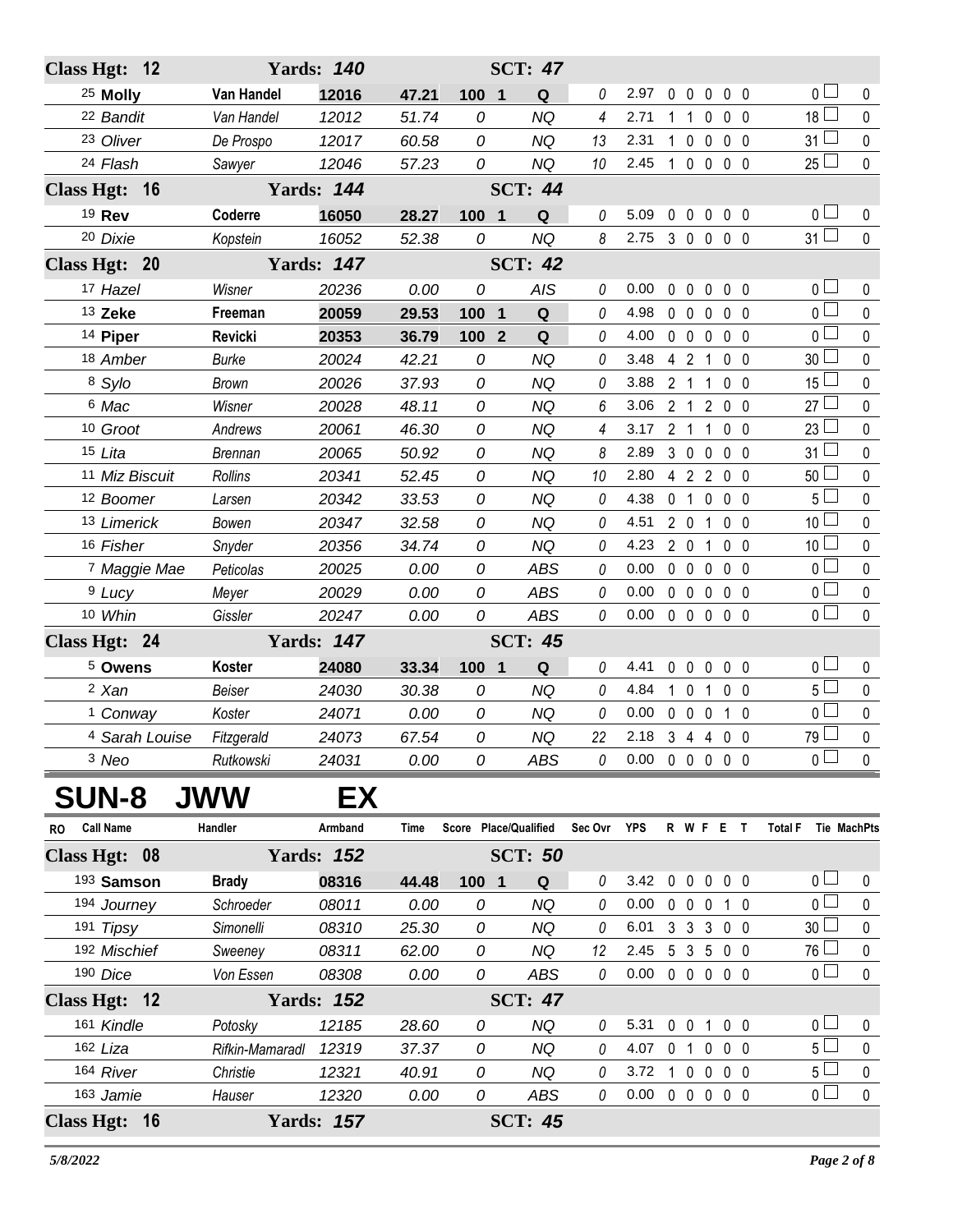|    | 112 Tori         |                          | Mandich-Steiger      | 16326             | 0.00       | 0     | AIS                           | 0            | 0.00 |                | $0\quad 0$        | 0              | $0\quad 0$     |                | 0 l                 | 0              |
|----|------------------|--------------------------|----------------------|-------------------|------------|-------|-------------------------------|--------------|------|----------------|-------------------|----------------|----------------|----------------|---------------------|----------------|
|    |                  | 111 Chay-lo (Cielo) Kane |                      | 16324             | 26.85      | 0     | <b>NQ</b>                     | 0            | 5.85 | 1              | -1                | $\overline{2}$ | 0 <sub>0</sub> |                | 10 <sup>2</sup>     | 0              |
|    | 113 Sierra       |                          | Dershowitz           | 16328             | 41.18      | 0     | <b>NQ</b>                     | 0            | 3.81 |                | $3 \quad 1$       |                | 200            |                | $20 -$              | 0              |
|    | 114 Dudley       |                          | Murray               | 16330             | 55.81      | 0     | <b>NQ</b>                     | 10           | 2.81 |                | $1\quad 0$        | $\mathbf 0$    | 0 <sub>0</sub> |                | 35 <sup>1</sup>     | 0              |
|    | 115 Enzo         |                          | Rifkin-Mamaradl      | 16332             | 43.04      | 0     | <b>NQ</b>                     | 0            | 3.65 |                | 2 <sub>1</sub>    | $\overline{1}$ | 0 <sub>0</sub> |                | $15\perp$           | 0              |
|    | 116 Bea          |                          | Carlson              | 16334             | 0.00       | 0     | <b>ABS</b>                    | 0            | 0.00 |                | $0\quad 0\quad 0$ |                | 0 <sub>0</sub> |                | 0 <sup>1</sup>      | $\mathbf 0$    |
|    | Class Hgt: 20    |                          |                      | <b>Yards: 162</b> |            |       | <b>SCT: 43</b>                |              |      |                |                   |                |                |                |                     |                |
|    | 68 Casey         |                          | <b>Boster</b>        | 20337             | 44.05      | 97 1  | Q                             | 1            | 3.68 |                | $0\quad 0$        | $\mathbf 0$    | 0 <sub>0</sub> |                | $3 -$               | 0              |
|    | 69 Grin:)        |                          | Ott                  | 20343             | 26.62      | 0     | <b>NQ</b>                     | 0            | 6.09 |                | 0 <sub>1</sub>    | 0              | 0 <sub>0</sub> |                | 5 <sub>1</sub>      | 0              |
|    | 72 Elf           |                          | Esherick             | 20355             | 0.00       | 0     | <b>NQ</b>                     | 0            | 0.00 |                | $0\quad 0$        | $\mathbf 0$    | 1              | - 0            | 0 <sub>1</sub>      | 0              |
|    | 66 Brehon        |                          | Lazaro-Sweeney 20335 |                   | 0.00       | 0     | <b>ABS</b>                    | 0            | 0.00 |                | $0\quad 0$        | $\mathbf 0$    | 0 <sub>0</sub> |                | 0 <sub>0</sub>      | $\mathbf 0$    |
|    | 70 Peep          |                          | Seiter               | 20344             | 0.00       | 0     | ABS                           | 0            | 0.00 |                |                   | 00000          |                |                | 0 <sub>1</sub>      | $\mathbf 0$    |
|    | Class Hgt: 24    |                          |                      | <b>Yards: 162</b> |            |       | <b>SCT: 46</b>                |              |      |                |                   |                |                |                |                     |                |
|    | 14 Mercy         |                          | <b>Phillips</b>      | 24360             | 43.07      | 0     | <b>NQ</b>                     | 0            | 3.76 | $\overline{1}$ | $\mathbf 0$       | $\mathbf 0$    | 0 <sub>0</sub> |                | 5 <sup>1</sup>      | 0              |
|    | 15 Monroe        |                          | Schmidt              | 24361             | 45.79      | 0     | <b>NQ</b>                     | 0            | 3.54 | 1              | $\mathbf{0}$      | $\mathbf{0}$   | 0 <sub>0</sub> |                | 5 <sub>1</sub>      | 0              |
|    | 16 Lola          |                          | List                 | 24362             | 47.21      | 0     | <b>NQ</b>                     | $\mathcal I$ | 3.43 |                | $2\quad0$         | $\mathbf 0$    | 0 <sub>0</sub> |                | $13\perp$           | 0              |
|    | 17 Tallulah      |                          | Burke                | 24363             | 458.38     | 0     | <b>NQ</b>                     | 412          | 0.35 |                | $1\quad1$         | 0              | 0 <sub>0</sub> |                | $1246$ $\Box$       | 0              |
|    | <b>SUN-8</b>     |                          | <b>JWW</b>           |                   | <b>MAS</b> |       |                               |              |      |                |                   |                |                |                |                     |                |
|    |                  |                          |                      |                   |            |       |                               |              |      |                |                   |                |                |                |                     |                |
| RO | <b>Call Name</b> |                          | Handler              | Armband           | Time       |       | Score Place/Qualified         | Sec Ovr YPS  |      |                |                   | R W F E T      |                |                | Total F Tie MachPts |                |
|    | Class Hgt: 08    |                          |                      | <b>Yards: 152</b> |            |       | <b>SCT: 50</b>                |              |      |                |                   |                |                |                |                     |                |
|    | 183 Brigitta     |                          | Leonard              | 08150             | 41.04      | 100 1 | Q                             | 0            | 3.70 | $\mathbf 0$    | $\mathbf 0$       | $\mathbf 0$    | 0 <sub>0</sub> |                | 0 <sub>1</sub>      | 8              |
|    | 179 <b>Fish</b>  |                          | Heiken               | 08315             | 43.12      | 100   | $\mathbf Q$<br>$\overline{2}$ | 0            | 3.53 | $\mathbf 0$    | $\mathbf 0$       | $\mathbf 0$    | 0 <sub>0</sub> |                | 0 <sup>1</sup>      | 6              |
|    | 177 Myka         |                          | Andrysiak            | 08147             | 45.15      | 100 3 | Q                             | 0            | 3.37 |                | $0\quad 0$        | $\mathbf 0$    | 0 <sub>0</sub> |                | 0 <sub>0</sub>      | 4              |
|    | 178 Chyna        |                          | Rifkin-Mamaradl      | 08142             | 36.04      | 0     | <b>NQ</b>                     | 0            | 4.22 | 1              | $\overline{1}$    | 0              | 0 <sub>0</sub> |                | 10 <sup>1</sup>     | 0              |
|    | 182 Scout        |                          | Loper                | 08149             | 59.92      | 0     | <b>NQ</b>                     | 9            | 2.54 |                | 0 <sub>0</sub>    | $\mathbf{0}$   | 0 <sub>0</sub> |                | $27 -$              | 0              |
|    | 184 Kirky        |                          | Kosenski             | 08151             | 43.60      | 0     | <b>NQ</b>                     | 0            | 3.49 | $\overline{2}$ | $\overline{2}$    | $\overline{2}$ | 0 <sub>0</sub> |                | 20 <sup>1</sup>     | 0              |
|    | 185 Annie        |                          | Ulrichsen            | 08154             | 58.52      | 0     | <b>NQ</b>                     | 8            | 2.60 |                | 3 0 0             |                | 0 <sub>0</sub> |                | $39\perp$           | 0              |
|    | 189 Dreamer      |                          | Andrysiak            | 08155             | 34.16      | 0     | <b>NQ</b>                     | 0            | 4.45 | $\mathbf{1}$   | $\mathbf 0$       | $\mathbf 0$    | 0 <sub>0</sub> |                | 5 <sup>1</sup>      | $\mathbf 0$    |
|    | 187 Yogi         |                          | Snyder               | 08309             | 58.46      | 0     | <b>NQ</b>                     | 8            | 2.60 | $\mathbf{1}$   |                   | $0\ 0\ 0\ 0$   |                |                | 29 <sup>1</sup>     | $\pmb{0}$      |
|    | 180 Piper        |                          | Cuzzolino            | 08145             | 0.00       | 0     | <b>ABS</b>                    | 0            | 0.00 |                | $0\quad 0$        | $\mathbf 0$    | 0 <sub>0</sub> |                | 0 l                 | 0              |
|    | 181 Kerfluffle   |                          | Sikalas              | 08146             | 0.00       | 0     | <b>ABS</b>                    | 0            | 0.00 |                | $0\quad 0$        | $\mathbf 0$    | $0\quad 0$     |                | 0 <sub>0</sub>      | 0              |
|    | 176 Scrappy      |                          | LaGrassa             | 08148             | 0.00       | 0     | ABS                           | 0            | 0.00 |                | $0\quad 0$        | $\mathbf 0$    | 0 <sub>0</sub> |                | 0 L                 | 0              |
|    | 186 Victor       |                          | Cuzzolino            | 08157             | 0.00       | 0     | <b>ABS</b>                    | 0            | 0.00 |                | $0\quad 0$        | $\mathbf 0$    | 0 <sub>0</sub> |                | 0 <sub>0</sub>      | 0              |
|    | 188 ZoomZoom     |                          | LaGrassa             | 08159             | 0.00       | 0     | ABS                           | 0            | 0.00 |                | $0\quad 0\quad 0$ |                | 0 <sub>0</sub> |                | 0 <sub>0</sub>      | 0              |
|    | Class Hgt: 12    |                          |                      | <b>Yards: 152</b> |            |       | <b>SCT: 47</b>                |              |      |                |                   |                |                |                |                     |                |
|    | 137 Pearl        |                          | Rifkin-Mamaradl      | 12183             | 0.00       | 0     | AIS                           | 0            | 0.00 | $\mathbf 0$    | $\mathbf 0$       | $\mathbf 0$    | 0 <sub>0</sub> |                | 0 <sub>0</sub>      | 0              |
|    | 148 Maksim       |                          | Kane                 | 12177             | 25.33      | 100 1 | $\mathbf Q$                   | 0            | 6.00 |                | $0\quad 0$        | $\mathbf 0$    |                | 0 <sub>0</sub> | 0 <sub>0</sub>      | 21             |
|    | 146 Joy          |                          | <b>Stoddard</b>      | 12175             | 28.68      | 100 2 | Q                             | 0            | 5.30 |                | $0\quad 0$        | $\mathbf 0$    | 0 <sub>0</sub> |                | 0 <sub>0</sub>      | 18             |
|    | 152 Liz Lemon    |                          | <b>Striepeck</b>     | 12182             | 33.92      | 100   | ${\bf Q}$<br>$\mathbf{3}$     | 0            | 4.48 | $\mathbf 0$    | $\mathbf 0$       | $\mathbf 0$    | $0\quad 0$     |                | 0 L                 | 13             |
|    | 144 <b>Blu</b>   |                          | Dereka               | 12173             | 34.32      | 100 4 | $\pmb{\mathsf{Q}}$            | 0            | 4.43 | $\mathbf 0$    | $\mathbf 0$       | $\mathbf 0$    | 0 <sub>0</sub> |                | 0 <sub>l</sub>      | 12             |
|    | 135 Casey        |                          | <b>Brav</b>          | 12162             | 36.36      | 100   | ${\bf Q}$                     | 0            | 4.18 |                | $0\quad 0$        | $\mathbf 0$    | 0 <sub>0</sub> |                | ΟL                  | 10             |
|    | 134 Scotty       |                          | <b>Ezzo</b>          | 12161             | 39.00      | 100   | Q                             | 0            | 3.90 |                | $0\quad 0$        | $\mathbf 0$    | $0\quad 0$     |                | 0 <sub>0</sub>      | 8              |
|    | 156 Leonard      |                          | Ezzo                 | 12189             | 39.08      | 100   | Q                             | 0            | 3.89 |                | $0\quad 0$        | $\mathbf 0$    | $0\quad 0$     |                | 0 l                 | $\overline{7}$ |
|    | 150 Spice        |                          | <b>Esherick</b>      | 12179             | 40.96      | 100   | Q                             | 0            | 3.71 |                | $0\quad 0$        | $\mathbf 0$    | $0\quad 0$     |                | 0 <sub>0</sub>      | 6              |
|    | 147 Roger        |                          | Fitzgerald           | 12176             | 41.60      | 100   | Q                             | 0            | 3.65 |                | $0\quad 0\quad 0$ |                | $0\quad 0$     |                | 0 <sub>0</sub>      | $\overline{5}$ |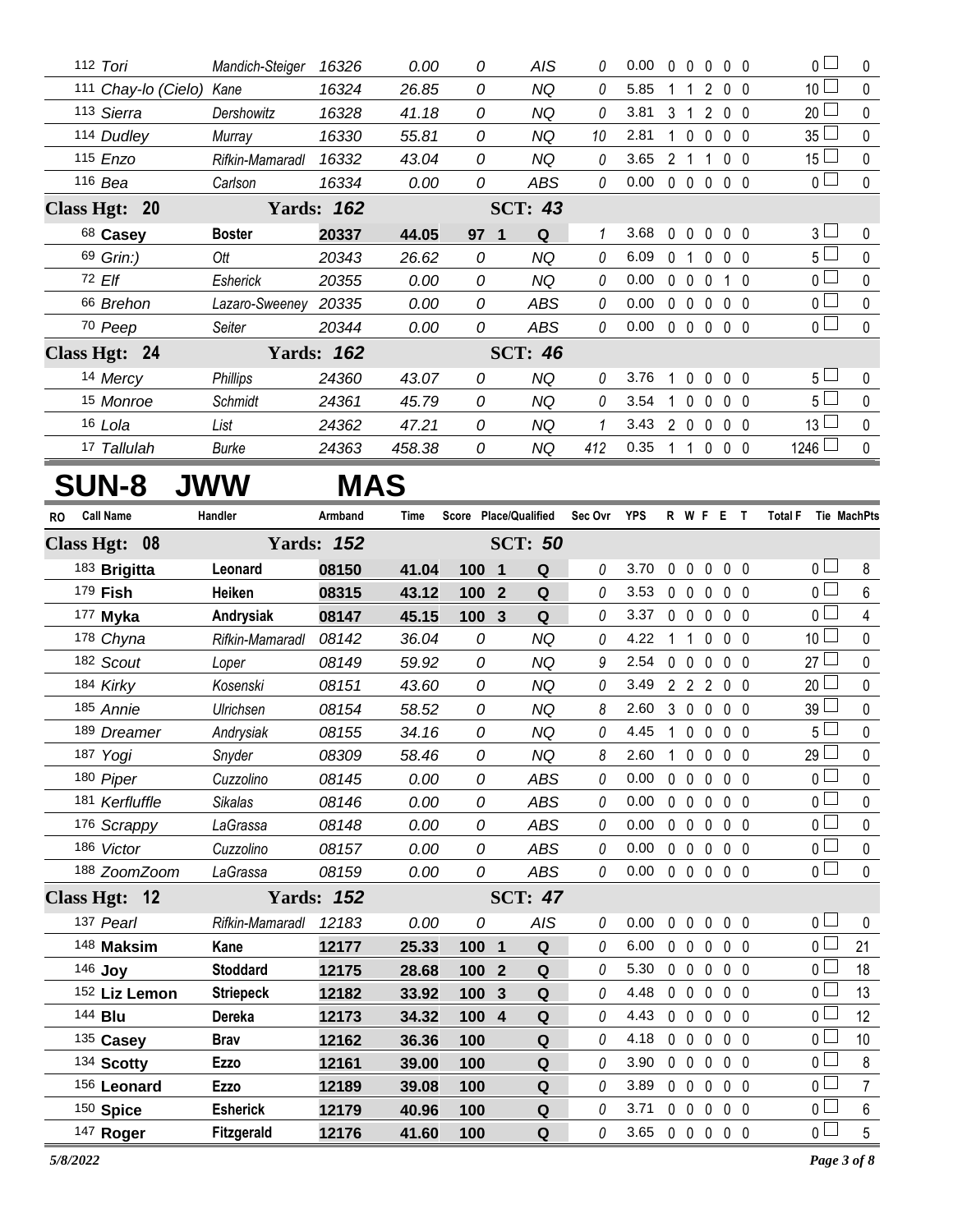| 140 Star        | <b>Dershowitz</b>     | 12168             | 45.52 | 100                            | ${\bf Q}$      | 0              | 3.34<br>$\mathbf 0$    | $0\quad 0$                    |                   | $0\quad 0$     | $\overline{0}$  |                |
|-----------------|-----------------------|-------------------|-------|--------------------------------|----------------|----------------|------------------------|-------------------------------|-------------------|----------------|-----------------|----------------|
| 143 Pippi       | <b>Cornelius</b>      | 12172             | 46.24 | 100                            | Q              | 0              | 3.29<br>$\mathbf 0$    | $\mathbf 0$<br>0              |                   | 0 <sub>0</sub> | 0 <sub>1</sub>  | $\mathbf 0$    |
| 133 Gromit      | Esherick              | 12160             | 55.05 | 0                              | <b>NQ</b>      | 8              | $\mathbf 0$<br>2.76    | $\mathbf 0$<br>$\mathbf 0$    |                   | 0 <sub>0</sub> | 24 $\Box$       | 0              |
| 136 Annabel     | Shriver               | 12163             | 28.14 | 0                              | <b>NQ</b>      | 0              | 5.40<br>$0\quad 0$     | $\mathbf 1$                   |                   | 0 <sub>0</sub> | 0 <sub>1</sub>  | 0              |
| 138 Grace       | Albrizio              | 12166             | 47.28 | 0                              | <b>NQ</b>      | 0              | 3.21<br>2 <sub>2</sub> | $\overline{1}$                |                   | 0 <sub>0</sub> | $20$ $\Box$     | 0              |
| 139 Blaze       | Anderson              | 12167             | 32.02 | 0                              | <b>NQ</b>      | 0              | 4.75<br>$\mathbf 1$    | $\mathbf 0$<br>$\mathbf 0$    |                   | 0 <sub>0</sub> | 5 <sup>L</sup>  | $\pmb{0}$      |
| 142 Targhee     | Schroeder             | 12170             | 27.62 | 0                              | <b>NQ</b>      | 0              | 5.50<br>$0\quad 0$     | 1                             |                   | 0 <sub>0</sub> | 0 l             | 0              |
| 145 Maverick    | Edel                  | 12174             | 43.68 | 0                              | <b>NQ</b>      | 0              | 3.48<br>$\mathbf 1$    | $\mathbf{3}$<br>1             |                   | 0 <sub>0</sub> | 20 <sup>2</sup> | 0              |
| 149 Ruckus      | Summersgill           | 12178             | 30.73 | 0                              | <b>NQ</b>      | 0              | 4.95<br>1              | $\mathbf 0$<br>0              |                   | 0 <sub>0</sub> | 5 L             | 0              |
| 151 Victory     | Marlow                | 12180             | 37.84 | 0                              | <b>NQ</b>      | 0              | 4.02                   | $\overline{1}$<br>1           |                   | 0 <sub>0</sub> | 10 <sup>1</sup> | 0              |
| 154 Bruno       | Weiss                 | 12187             | 52.90 | 0                              | <b>NQ</b>      | 5              | 2 <sub>1</sub><br>2.87 | 0                             |                   | 0 <sub>0</sub> | 30 <sup>1</sup> | 0              |
| 155 Jelly Bean  | Kapetanakis           | 12188             | 41.41 | 0                              | <b>NQ</b>      | 0              | 3.67<br>2 <sub>1</sub> | 1                             |                   | 0 <sub>0</sub> | $15\perp$       | $\pmb{0}$      |
| 157 Moose       | Schiappa              | 12190             | 44.10 | 0                              | <b>NQ</b>      | 0              | 3.45<br>1              | $\mathbf{1}$<br>1             |                   | 0 <sub>0</sub> | 10 <sup>L</sup> | $\mathbf 0$    |
| 158 Lorde       | Berardino             | 12191             | 32.91 | 0                              | <b>NQ</b>      | 0              | 4.62<br>1              | $\overline{1}$<br>-1          |                   | 0 <sub>0</sub> | 10 <sup>1</sup> | 0              |
| 159 Zor-el      | Bergmann              | 12192             | 41.81 | 0                              | <b>NQ</b>      | 0              | 3.64 11                | $\mathbf 0$<br>$\overline{1}$ |                   | 0 <sub>0</sub> | $60 -$          | $\mathbf 0$    |
| 160 Capri       | <b>Brady</b>          | 12318             | 45.09 | 0                              | <b>NQ</b>      | 0              | 3.37 11                | $\mathbf 0$<br>$\overline{1}$ |                   | $0\quad 0$     | $60$ $\Box$     | $\pmb{0}$      |
| 141 Claire      | Hauser                | 12169             | 0.00  | 0                              | <b>ABS</b>     | 0              | 0.00<br>$0\quad 0$     | $\mathbf 0$                   |                   | 0 <sub>0</sub> | 0 <sub>0</sub>  | $\mathbf 0$    |
| 153 Trek        | Wiechmann             | 12186             | 0.00  | 0                              | <b>ABS</b>     | 0              | 0.00                   | 0 0 0 0 0                     |                   |                | 0 <sup>1</sup>  | $\mathbf 0$    |
| Class Hgt: 16   |                       | <b>Yards: 157</b> |       |                                | <b>SCT: 45</b> |                |                        |                               |                   |                |                 |                |
| 101 Sweep       | Wurst                 | 16216             | 25.96 | 100<br>$\overline{\mathbf{1}}$ | Q              | 0              | 6.05                   | 00000                         |                   |                | 0 <sub>0</sub>  | 19             |
| 97 Lilac        | <b>Davis</b>          | 16210             | 26.47 | 100<br>$\overline{2}$          | Q              | 0              | 5.93<br>$0\quad 0$     | $\mathbf 0$                   |                   | 0 <sub>0</sub> | 0 <sub>1</sub>  | 18             |
| 105 Allie Oop   | Koziol                | 16223             | 27.48 | 100<br>3                       | Q              | 0              | $0\quad 0$<br>5.71     | $\mathbf 0$                   |                   | $0\quad 0$     | 0 L             | 17             |
| 80 Tucker       | <b>Powell</b>         | 16193             | 31.44 | 100 4                          | Q              | 0              | $0\quad 0$<br>4.99     | $\mathbf 0$                   |                   | 0 <sub>0</sub> | 0 <sub>0</sub>  | 13             |
| 109 Pinchi      | <b>Seiter</b>         | 16331             | 32.37 | 100                            | ${\bf Q}$      | 0              | 4.85<br>$0\quad 0$     | $\mathbf 0$                   |                   | $0\quad 0$     | 0 L             | 12             |
| 93 Sadie        | <b>Baranowski</b>     | 16206             | 36.42 | 100                            | ${\bf Q}$      | 0              | 4.31<br>$0\quad 0$     | $\mathbf 0$                   |                   | $0\quad 0$     | $0-$            | $\,8\,$        |
| 103 Emma        | <b>Martin-Marquez</b> | 16219             | 38.02 | 100                            | Q              | 0              | 4.13<br>$0\quad 0$     | $\mathbf 0$                   |                   | $0\quad 0$     | 0 <sub>0</sub>  | 6              |
| 106 Quicksilver | <b>Dershowitz</b>     | 16225             | 41.29 | 100                            | Q              | 0              | 3.80<br>$0\quad 0$     | $\mathbf 0$                   |                   | 0 <sub>0</sub> | 0 <sup>1</sup>  | $\mathfrak{Z}$ |
| 86 Emmy         | <b>Borowsky</b>       | 16218             | 42.06 | 100                            | Q              | 0              | 3.73<br>$0\quad 0$     | $\mathbf 0$                   |                   | 0 <sub>0</sub> | 0 <sub>0</sub>  | $\overline{2}$ |
| 81 Lila         | <b>Bunin</b>          | 16194             | 0.00  | 0                              | <b>NQ</b>      | 0              | 0.00<br>$0\quad 0$     | $\mathbf 0$                   |                   | $1\quad0$      | 0 <sup>1</sup>  | $\pmb{0}$      |
| 82 E.V.         | Gichner               | 16195             | 0.00  | 0                              | <b>NQ</b>      | 0              | 0.00 0 0 0 1 0         |                               |                   |                | 0 <sup>1</sup>  | $\Omega$       |
| 87 Paprika      | Emmanuelli            | 16198             | 35.45 | 0                              | NQ             | 0              | 4.43 2 1 1             |                               |                   | $0\quad 0$     | 15 $\Box$       | $\mathbf 0$    |
| 84 Loa          | Martin-Marquez        | 16200             | 50.63 | 0                              | <b>NQ</b>      | 5              | 3.10<br>1 0            | $\mathbf 0$                   |                   | $0\quad 0$     | 20 <sup>1</sup> | 0              |
| 88 Spinner      | Fluet                 | 16201             | 47.14 | 0                              | <b>NQ</b>      | $\overline{c}$ | 3.33<br>0 <sup>3</sup> | $\mathbf 0$                   |                   | 0 <sub>0</sub> | 21 <sup>1</sup> | 0              |
| 89 Gremlin      | Bridgwood             | 16202             | 33.61 | 0                              | <b>NQ</b>      | 0              | 4.67<br>$1\quad1$      |                               | $0\quad 0\quad 0$ |                | 10 <sup>L</sup> | 0              |
| 91 Cao Runn     | Bryden                | 16204             | 27.33 | 0                              | <b>NQ</b>      | 0              | 5.74<br>1              | -1                            | 200               |                | 10 <sup>L</sup> | 0              |
| 92 Bowie        | Machuca               | 16205             | 28.21 | 0                              | <b>NQ</b>      | 0              | 5.57<br>11             |                               | 200               |                | 10 $\lfloor$    | 0              |
| 94 Rune (Roon)  | Cramer                | 16207             | 38.50 | 0                              | <b>NQ</b>      | 0              | 4.08                   | $\mathbf 0$<br>$\mathbf 0$    |                   | $0\quad 0$     | $5+$            | 0              |
| 96 Neutrino     | Reichert              | 16209             | 29.45 | 0                              | NQ             | 0              | 5.33                   | $\mathbf{0}$<br>$\mathbf 0$   |                   | $0\quad 0$     | 5 <sup>1</sup>  | 0              |
| 98 ReCon        | Brown                 | 16211             | 26.34 | 0                              | <b>NQ</b>      | 0              | 5.96<br>$0\quad 0$     | $\overline{1}$                |                   | $0\quad 0$     | 0 <sup>1</sup>  | 0              |
| 99 Cynna        | Fischer               | 16212             | 0.00  | 0                              | NQ             | 0              | 0.00                   | $0\quad 0\quad 0$             |                   | $1\quad0$      | 0 <sub>0</sub>  | 0              |
| 100 Emphi       | Claereboudt           | 16214             | 33.95 | 0                              | <b>NQ</b>      | 0              | 4.62<br>$1\quad0$      | $\mathbf 0$                   |                   | $0\quad 0$     | $5\perp$        | 0              |
| 102 Silk        | Esherick              | 16217             | 44.89 | 0                              | NQ             | 0              | 3.50<br>0 <sub>1</sub> | $\mathbf 0$                   |                   | 0 <sub>0</sub> | 5 <sup>L</sup>  | 0              |
| $104$ Lark      | Mandich-Steiger       | 16222             | 43.36 | 0                              | <b>NQ</b>      | 0              | 3.62<br>$0\quad 0$     | $\mathbf{1}$                  |                   | $0\quad 0$     | 0 <sub>0</sub>  | 0              |
| 107 Murray      | Istvan                | 16325             | 35.95 | 0                              | NQ             | 0              | 4.37<br>1 0            | $\mathbf 0$                   |                   | 0 <sub>0</sub> | 5 <sup>1</sup>  | 0              |
| 108 Skyler      | Pollifrone            | 16329             | 38.82 | 0                              | <b>NQ</b>      | 0              | 4.04                   | $\mathbf{1}$<br>1             |                   | 0 <sub>0</sub> | 10 $\lfloor$    | $\pmb{0}$      |
| 110 Devlin      | Hauser                | 16333             | 40.42 | 0                              | NQ             | 0              | 3.88                   | 1 1 0 0 0                     |                   |                | 10 <sup>2</sup> | $\pmb{0}$      |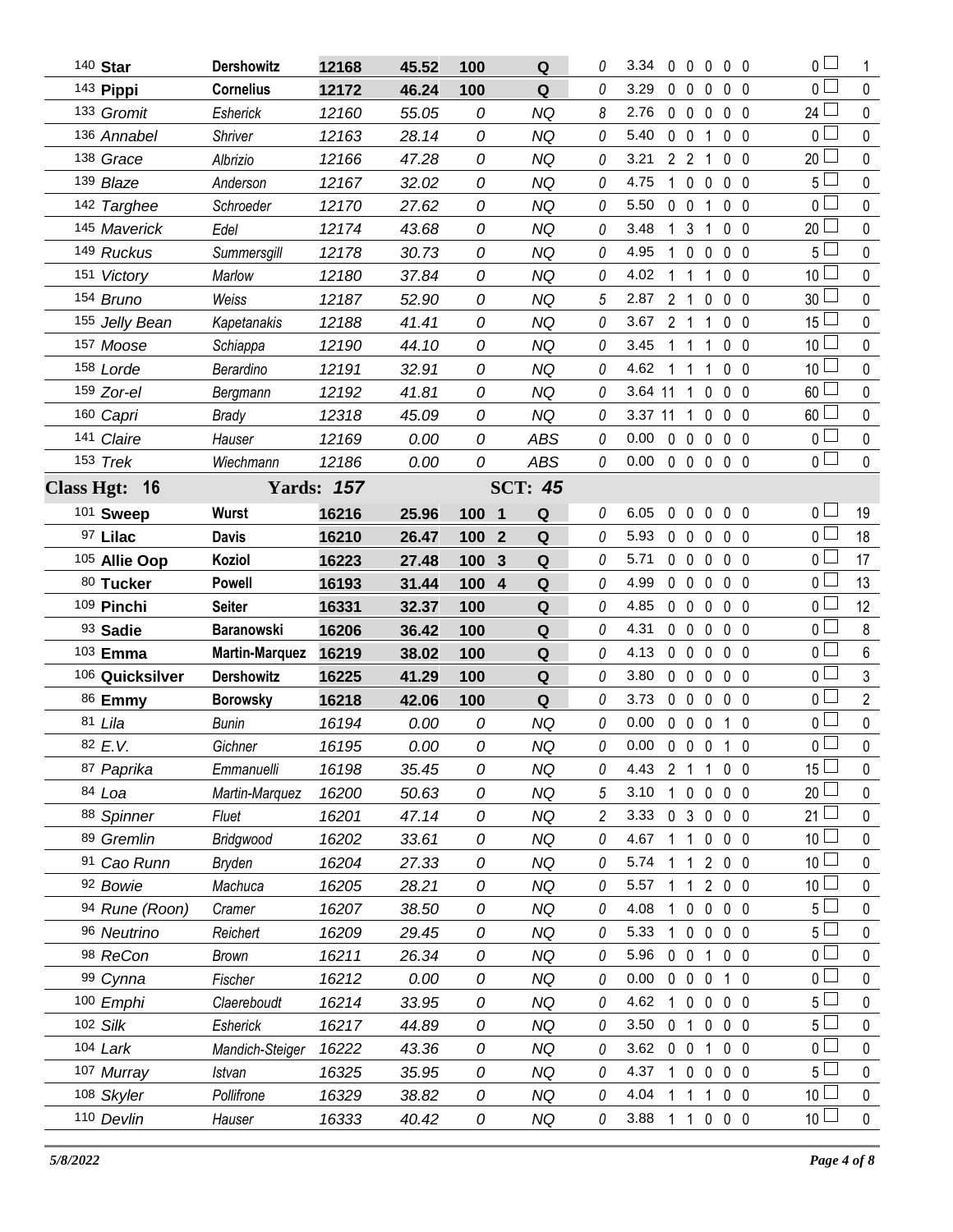| 83 Surf              | Wiechmann        | 16196             | 0.00  | 0        | <b>ABS</b>     | 0        | 0.00 |             |                   |                   | 00000                           | $\overline{0}$        | 0           |
|----------------------|------------------|-------------------|-------|----------|----------------|----------|------|-------------|-------------------|-------------------|---------------------------------|-----------------------|-------------|
| 85 Isabel            | Sutch            | 16197             | 0.00  | 0        | <b>ABS</b>     | 0        | 0.00 |             |                   | $0\quad 0\quad 0$ | $0\quad 0$                      | 0 <sub>l</sub>        | $\mathbf 0$ |
| 90 Luna              | Bogert           | 16203             | 0.00  | 0        | <b>ABS</b>     | 0        | 0.00 |             | 0 <sub>0</sub>    | $\mathbf 0$       | $0\quad 0$                      | 0 <sub>0</sub>        | $\pmb{0}$   |
| 95 Reese             | <b>Brennan</b>   | 16208             | 0.00  | 0        | <b>ABS</b>     | 0        | 0.00 |             |                   |                   | $0\quad 0\quad 0\quad 0\quad 0$ | $\overline{0}$        | $\mathbf 0$ |
| Class Hgt: 20        |                  | <b>Yards: 162</b> |       |          | <b>SCT: 43</b> |          |      |             |                   |                   |                                 |                       |             |
| 31 Edge              | <b>Fillips</b>   | 20239             | 25.14 | 100 1    | Q              | 0        | 6.44 |             |                   |                   | 00000                           | $0 -$                 | 17          |
| 48 Keen              | <b>Dattoma</b>   | 20262             | 26.32 | 100 2    | Q              | $\theta$ | 6.16 |             |                   | $0\quad 0\quad 0$ | $0\quad 0$                      | 0 <sub>1</sub>        | 16          |
| 56 Glitz             | Rohn             | 20272             | 26.59 | 100<br>3 | Q              | 0        | 6.09 |             | 0 <sub>0</sub>    | $\mathbf{0}$      | 0 <sub>0</sub>                  | 0 <sub>1</sub>        | 16          |
| <sup>24</sup> Phlox  | <b>Seiter</b>    | 20230             | 26.73 | 100 4    | Q              | 0        | 6.06 |             | $0\quad 0$        | $\mathbf 0$       | $0\quad 0$                      | 0 <sub>0</sub>        | 16          |
| 41 Bowie             | <b>Danielsen</b> | 20254             | 27.96 | 100      | Q              | 0        | 5.79 |             | $0\quad 0$        | $\mathbf 0$       | 0 <sub>0</sub>                  | 0 L                   | 15          |
| 38 Tag               | Lechner          | 20249             | 28.04 | 100      | ${\bf Q}$      | 0        | 5.78 |             | $0\quad 0$        | $\mathbf 0$       | 0 <sub>0</sub>                  | $\overline{0}$        | 14          |
| 23 Fray              | Abel             | 20229             | 28.25 | 100      | Q              | 0        | 5.73 |             | $0\quad 0$        | $\mathbf 0$       | $0\quad 0$                      | 0 <sub>0</sub>        | 14          |
| 42 Nick              | Wurst            | 20255             | 28.55 | 100      | $\mathbf Q$    | 0        | 5.67 |             | $0\quad 0$        | $\mathbf 0$       | $0\quad 0$                      | 0 <sub>0</sub>        | 14          |
| 35 Rosie             | <b>Kealey</b>    | 20244             | 28.90 | 100      | Q              | 0        | 5.61 |             | 0 <sub>0</sub>    | $\mathbf 0$       | 0 <sub>0</sub>                  | 0 <sub>0</sub>        | 14          |
| 65 Dakota            | Alberti          | 20338             | 29.31 | 100      | Q              | 0        | 5.53 |             | $0\quad 0$        | 0                 | 0 <sub>0</sub>                  | 0 <sub>0</sub>        | 13          |
| 27 'NSync            | <b>Schmitter</b> | 20233             | 30.13 | 100      | Q              | 0        | 5.38 |             | $0\quad 0$        | $\mathbf{0}$      | 0 <sub>0</sub>                  | 0 L                   | 12          |
| 53 Peanut            | <b>Cifarelli</b> | 20269             | 30.52 | 100      | Q              | 0        | 5.31 |             | $0\quad 0$        | $\mathbf 0$       | 0 <sub>0</sub>                  | 0 L                   | 12          |
| 51 Hops              | <b>Mellon</b>    | 20267             | 30.63 | 100      | Q              | 0        | 5.29 |             | $0\quad 0$        | 0                 | 0 <sub>0</sub>                  | 0 l                   | 12          |
| 37 Trixie            | <b>Parrett</b>   | 20246             | 30.73 | 100      | Q              | 0        | 5.27 |             | $0\quad 0$        | $\mathbf 0$       | 0 <sub>0</sub>                  | 0 L                   | 12          |
| $50$ Jem             | <b>Samuels</b>   | 20266             | 31.31 | 100      | Q              | 0        | 5.17 |             | $0\quad 0$        | $\mathbf{0}$      | 0 <sub>0</sub>                  | 0 <sub>0</sub>        | 11          |
| 59 Lucy              | <b>Phillips</b>  | 20276             | 31.49 | 100      | $\mathbf Q$    | $\theta$ | 5.14 |             | $0\quad 0$        | $\mathbf 0$       | $0\quad 0$                      | 0 <sub>1</sub>        | 11          |
| <sup>45</sup> Chick  | <b>Mosner</b>    | 20259             | 32.58 | 100      | Q              | 0        | 4.97 |             | $0\quad 0$        | $\mathbf 0$       | 0 <sub>0</sub>                  | 0 L                   | 10          |
| 32 Paige             | <b>Muller</b>    | 20240             | 32.78 | 100      | Q              | 0        | 4.94 |             | $0\quad 0$        | $\mathbf 0$       | 0 <sub>0</sub>                  | 0 <sub>1</sub>        | 10          |
| <sup>28</sup> Byron  | Ulrichsen        | 20235             | 33.63 | 100      | Q              | 0        | 4.82 |             | 0 <sub>0</sub>    | 0                 | 0 <sub>0</sub>                  | $\overline{0}$        | 9           |
| 25 Dan               | Ezzo             | 20248             | 34.84 | 100      | Q              | 0        | 4.65 |             | $0\quad 0$        | $\mathbf 0$       | 0 <sub>0</sub>                  | 0 <sub>0</sub>        | 8           |
| <sup>26</sup> Cooper | <b>Mellon</b>    | 20232             | 38.03 | 100      | Q              | 0        | 4.26 |             | 0 <sub>0</sub>    | $\mathbf 0$       | 0 <sub>0</sub>                  | 0 l                   | 4           |
| 62 Jersey            | Cardamone        | 20279             | 38.84 | 100      | Q              | 0        | 4.17 |             | $0\quad 0\quad 0$ |                   | 0 <sub>0</sub>                  | 0 <sub>0</sub>        | 4           |
| 21 Dobby             | Cifarelli        | 20226             | 0.00  | 0        | ΝQ             | 0        | 0.00 |             | $0\quad 0\quad 0$ |                   | 1 0                             | $\overline{0}$ $\Box$ | 0           |
| 22 Sir               | Stevenson        | 20227             | 26.58 | 0        | <b>NQ</b>      | $\theta$ | 6.09 |             |                   | $0 \t0 \t1$       | 0 <sub>0</sub>                  | 0 <sub>0</sub>        | $\mathbf 0$ |
| 29 Lacey             | Quaglietta       | 20237             | 48.88 | 0        | NQ             | 5        | 3.31 |             |                   |                   | $0\quad 0\quad 0\quad 0\quad 0$ | $15\Box$              | $\pmb{0}$   |
| 30 Bijou             | Biondi           | 20238             | 31.86 | 0        | <b>NQ</b>      | 0        | 5.08 |             |                   |                   | 0 0 1 0 0                       | $\overline{0}$        | 0           |
| 33 Tequila           | Cierpiszewski    | 20241             | 33.84 | 0        | <b>NQ</b>      | 0        | 4.79 |             | 3 <sup>3</sup>    | 4                 | 0 <sub>0</sub>                  | 30                    | 0           |
| 34 Ruby              | Merkel           | 20242             | 40.71 | 0        | <b>NQ</b>      | 0        | 3.98 |             | $0\quad 0$        | $\mathbf{1}$      | $0\quad 0$                      | 0 l                   | 0           |
| 36 Skipper           | <b>Bishop</b>    | 20245             | 41.85 | 0        | <b>NQ</b>      | 0        | 3.87 | 1.          | $\mathbf 0$       | $\mathbf 0$       | $0\quad 0$                      | 5 l                   | 0           |
| 40 Tonks             | Cifarelli        | 20253             | 35.54 | 0        | NQ             | 0        | 4.56 |             | 2 <sub>1</sub>    | 1                 | 0 <sub>0</sub>                  | 15 <sup>1</sup>       | 0           |
| 44 Duncan            | Tendler          | 20257             | 32.33 | 0        | <b>NQ</b>      | 0        | 5.01 | 1.          | $\mathbf 0$       | $\mathbf 0$       | $0\quad 0$                      | 5 <sup>1</sup>        | 0           |
| 46 Robbie            | Ezzo             | 20260             | 33.70 | 0        | <b>NQ</b>      | 0        | 4.81 | $\mathbf 1$ | $\mathbf 0$       |                   | 200                             | 5 <sup>1</sup>        | 0           |
| 47 T Rex             | <b>Masters</b>   | 20261             | 36.45 | 0        | <b>NQ</b>      | 0        | 4.44 |             | $0\quad 0$        | 1                 | $0\quad 0$                      | 0 L                   | 0           |
| 49 Jazz              | Zislin           | 20264             | 25.73 | 0        | <b>NQ</b>      | 0        | 6.30 |             | $0\quad 0$        | $\mathbf{1}$      | $0\quad 0$                      | 0 <sup>1</sup>        | $\mathbf 0$ |
| 52 Rugby             | Wisner           | 20268             | 27.19 | 0        | <b>NQ</b>      | 0        | 5.96 |             |                   |                   | 2 1 2 0 0                       | 15 <sup>L</sup>       | 0           |
| 54 Dahlia            | Halperin         | 20270             | 29.99 | 0        | <b>NQ</b>      | 0        | 5.40 |             | 2 <sub>1</sub>    | 1                 | $0\quad 0$                      | 15                    | $\mathbf 0$ |
| 55 Mac               | Budzynski        | 20271             | 27.12 | 0        | <b>NQ</b>      | 0        | 5.97 |             | $0\quad 0$        | 1                 | 0 <sub>0</sub>                  | 0                     | 0           |
| 57 Rayce             | Gonchar          | 20273             | 40.64 | 0        | <b>NQ</b>      | 0        | 3.99 |             | $2\quad 4$        | 4                 | $0\quad 0$                      | 30                    | 0           |
|                      |                  |                   |       |          |                |          |      |             |                   |                   |                                 |                       |             |
| 58 Shelby            | Ayers            | 20275             | 33.41 | 0        | <b>NQ</b>      | 0        | 4.85 |             | $1\quad 0$        | $\mathbf 0$       | $0\quad 0$                      | 5 l                   | 0           |
| 60 Kenzie            | Cierpiszewski    | 20277             | 40.15 | 0        | <b>NQ</b>      | 0        | 4.03 |             | 3 <sub>2</sub>    | 1                 | $0\quad 0$                      | 25                    | 0           |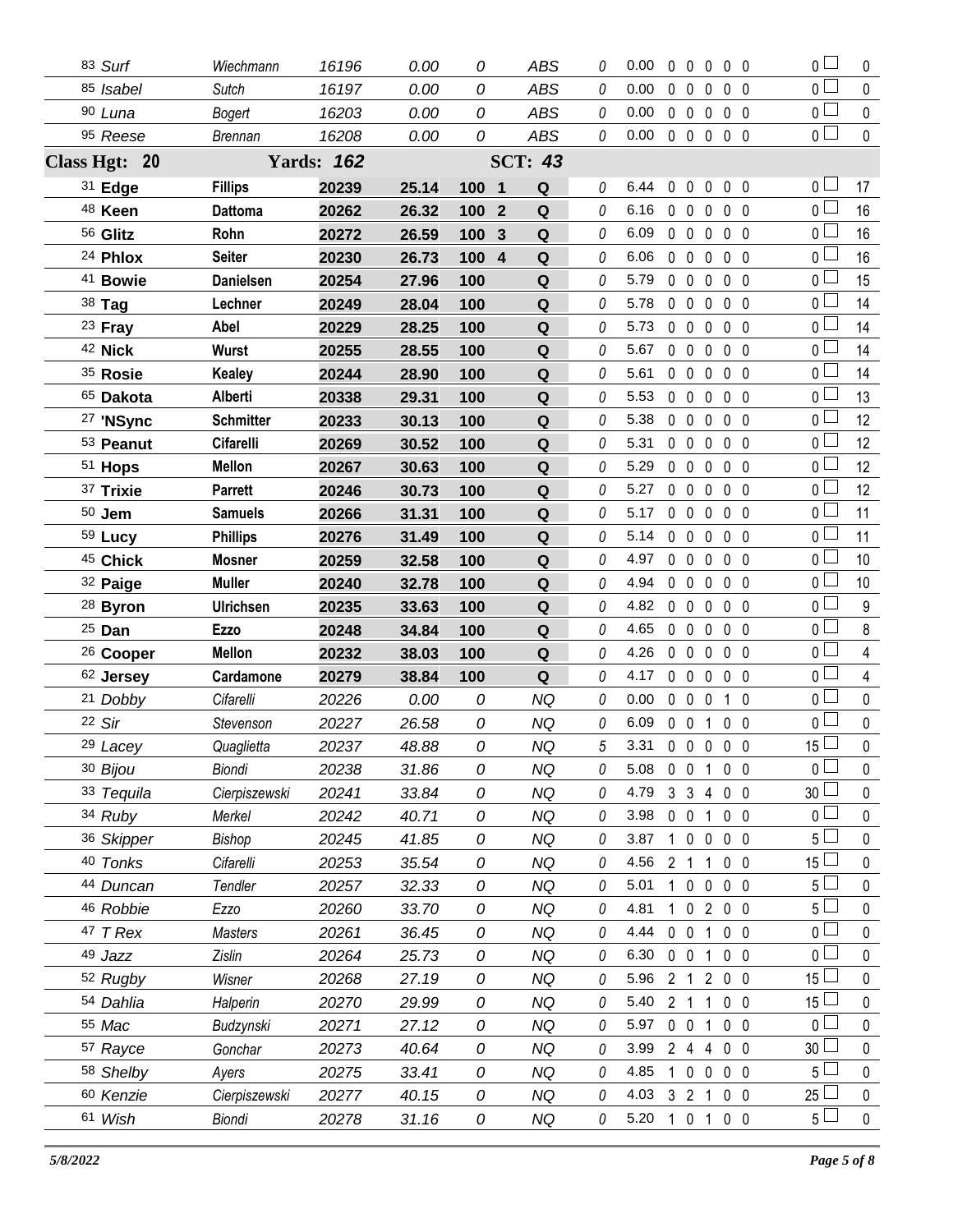| 67 Tyrion            |                       | Borowski         | 20336             | 25.10 | 0                              | <b>NQ</b>      | 0              | 6.45 | $\mathbf{0}$<br>$\Omega$         | $\mathbf{1}$                 | 0 <sub>0</sub> | $_0$ $\square$  | 0                |
|----------------------|-----------------------|------------------|-------------------|-------|--------------------------------|----------------|----------------|------|----------------------------------|------------------------------|----------------|-----------------|------------------|
| 63 Kimba             |                       | <b>Busacca</b>   | 20339             | 43.98 | 0                              | <b>NQ</b>      | 0              | 3.68 | $\overline{2}$<br>$\overline{0}$ | $\overline{2}$               | 0 <sub>0</sub> | 10 <sup>1</sup> | 0                |
| 71 Hookah            |                       | Abel             | 20350             | 43.33 | 0                              | <b>NQ</b>      | 0              | 3.74 | 2 <sub>1</sub>                   | $\Omega$                     | 0 <sub>0</sub> | $15\Box$        | 0                |
| 64 Windy             |                       | Nottingham       | 20354             | 37.60 | 0                              | <b>NQ</b>      | 0              | 4.31 | 1<br>-1                          | $\Omega$<br>1                | $\overline{0}$ | 10 <sup>1</sup> | 0                |
| 39 Kipper            |                       | Carson           | 20252             | 0.00  | 0                              | <b>ABS</b>     | 0              | 0.00 | $\mathbf 0$<br>$\mathbf 0$       | $\mathbf 0$                  | 0 <sub>0</sub> | $\overline{0}$  | 0                |
| 43 Rusty             |                       | Flannelly        | 20256             | 0.00  | 0                              | <b>ABS</b>     | 0              | 0.00 | $\mathbf 0$<br>$\overline{0}$    | 0                            | 0 <sub>0</sub> | $\overline{0}$  | $\mathbf 0$      |
| Class Hgt: 24        |                       |                  | <b>Yards: 162</b> |       |                                | <b>SCT: 46</b> |                |      |                                  |                              |                |                 |                  |
| <sup>11</sup> Joseph |                       | Koziatek         | 24293             | 29.36 | 100<br>$\overline{\mathbf{1}}$ | Q              | 0              | 5.52 | $\mathbf 0$<br>$\mathbf{0}$      | $\mathbf 0$                  | 0 <sub>0</sub> | $\overline{0}$  | 16               |
| <sup>9</sup> Trudy   |                       | Carberry         | 24290             | 31.20 | 100<br>$\overline{2}$          | $\mathbf Q$    | 0              | 5.19 | $\mathbf 0$<br>$\Omega$          | $\mathbf 0$                  | 0 <sub>0</sub> | $\overline{0}$  | 14               |
|                      | <sup>20</sup> Shambhu | <b>Thorpe</b>    | 24297             | 32.47 | 100<br>$\mathbf{3}$            | Q              | 0              | 4.99 | $\Omega$<br>$\Omega$             | $\Omega$                     | 0 <sub>0</sub> | $\overline{0}$  | 13               |
| 18 Ryder             |                       | <b>Barlics</b>   | 24294             | 33.73 | 100<br>$\overline{4}$          | Q              | 0              | 4.80 | $\Omega$<br>$\Omega$             | $\mathbf 0$                  | 0 <sub>0</sub> | $\overline{0}$  | 12               |
|                      | 7 InkaBlu             | <b>Rutkowski</b> | 24287             | 34.46 | 100                            | Q              | 0              | 4.70 | $\Omega$<br>$\mathsf{O}$         | $\Omega$                     | 0 <sub>0</sub> | $\overline{0}$  | 11               |
| 10 Charm             |                       | Hanna            | 24291             | 36.33 | 100                            | ${\bf Q}$      | 0              | 4.46 | $\mathbf 0$<br>$\Omega$          | 0                            | 0 <sub>0</sub> | $\overline{0}$  | 9                |
| 4 Glory              |                       | Gonchar          | 24281             | 36.63 | 100                            | Q              | 0              | 4.42 | $\Omega$<br>$\mathsf{O}$         | $\Omega$                     | 0 <sub>0</sub> | $\overline{0}$  | $\boldsymbol{9}$ |
| <sup>1</sup> Rio     |                       | <b>Barlics</b>   | 24280             | 28.58 | 0                              | <b>NQ</b>      | 0              | 5.67 | $\mathbf 0$<br>$\mathbf{0}$      | 1                            | 0 <sub>0</sub> | $\overline{0}$  | $\mathbf 0$      |
| 3 Kai                |                       | Thorpe           | 24282             | 0.00  | 0                              | <b>NQ</b>      | 0              | 0.00 | 0<br>$\Omega$                    | 0                            | - 0            | $\overline{0}$  | 0                |
| <sup>5</sup> Declan  |                       | Solakian         | 24283             | 38.59 | 0                              | <b>NQ</b>      | 0              | 4.20 |                                  | 2<br>$\mathbf 0$             | 0              | 10 <sup>1</sup> | 0                |
| 6 Obi                |                       | Everett          | 24286             | 43.93 | 0                              | <b>NQ</b>      | 0              | 3.69 | $\overline{2}$<br>$\overline{2}$ | $\overline{2}$               | 0 <sub>0</sub> | $20 \Box$       | 0                |
| <sup>8</sup> Enda    |                       | Novak            | 24288             | 47.03 | 0                              | <b>NQ</b>      | 1              | 3.44 | $\mathbf 0$<br>$\mathbf 0$       | $\mathbf 0$                  | 0 <sub>0</sub> | 3 <sup>1</sup>  | 0                |
| 12 Tsavo             |                       | Odgers           | 24296             | 48.03 | 0                              | <b>NQ</b>      | $\overline{c}$ | 3.37 | 0<br>$\mathbf 0$                 | $\mathbf 0$                  | 0 <sub>0</sub> | $6\Box$         | 0                |
| 13 Carson            |                       | Durocher         | 24358             | 0.00  | 0                              | <b>NQ</b>      | 0              | 0.00 | $\mathbf 0$<br>$\mathbf 0$       | $\mathbf{0}$<br>$\mathbf{1}$ | $\overline{0}$ | $\overline{0}$  | $\pmb{0}$        |
| <sup>2</sup> Doc     |                       | McIlhenny        | 24284             | 0.00  | 0                              | <b>ABS</b>     | 0              | 0.00 | $\mathbf 0$<br>$\overline{0}$    | $\mathbf 0$                  | 0 <sub>0</sub> | $\overline{0}$  | $\mathbf 0$      |
| 19 Dublin            |                       | McIlhenny        | 24295             | 0.00  | 0                              | <b>ABS</b>     | 0              | 0.00 | $0\quad 0$                       | $\mathbf 0$                  | $0\quad 0$     | $\overline{0}$  | $\pmb{0}$        |
| <b>SUN-8</b>         |                       | <b>JWW</b>       |                   | NOV P |                                |                |                |      |                                  |                              |                |                 |                  |

## **SUN-8 JWW NOV P**

| <b>RO</b> | <b>Call Name</b>     | Handler         | Armband           | <b>Time</b>  |   | Score Place/Qualified | Sec Ovr | <b>YPS</b> | R W            |              | -F           | Е |                | <b>Total F</b>       | <b>Tie MachPts</b> |
|-----------|----------------------|-----------------|-------------------|--------------|---|-----------------------|---------|------------|----------------|--------------|--------------|---|----------------|----------------------|--------------------|
|           | Class Hgt: 04        |                 | <b>Yards: 140</b> |              |   | <b>SCT: 66</b>        |         |            |                |              |              |   |                |                      |                    |
|           | 31 Cherry            | Santomauro      | 04032             | 0.00         |   | <b>AIS</b><br>0       | 0       | 0.00       | $\Omega$       | $\mathbf{0}$ | 0            |   | 0 <sub>0</sub> | 0 <sub>1</sub>       | 0                  |
|           | 32 Lola              | Wislar          | 04033             | 0.00         |   | ABS<br>0              | 0       | 0.00       | $\Omega$       | 0            | $\mathbf{0}$ |   | $0\quad 0$     | 0 <sub>0</sub>       | 0                  |
|           | Class Hgt: 08        |                 | <b>Yards: 140</b> |              |   | <b>SCT: 61</b>        |         |            |                |              |              |   |                |                      |                    |
|           | 30 Roxy              | Wislar          | 08081             | 0.00         |   | ABS<br>0              | 0       | $0.00\,$   | 0              | $\mathbf 0$  | $\mathbf 0$  |   | 0 <sub>0</sub> | 0 <sub>1</sub>       | 0                  |
|           | Class Hgt: 12        |                 | <b>Yards: 144</b> |              |   | <b>SCT: 57</b>        |         |            |                |              |              |   |                |                      |                    |
|           | <sup>28</sup> Ripley | Powell          | 12034             | 30.79        | 0 | <b>NQ</b>             | 0       | 4.68       | 4              | $\mathbf 0$  | 1            |   | 0 <sub>0</sub> | 20 <sup>L</sup>      | 0                  |
|           | <b>SUN-8</b>         | <b>JWW</b>      |                   | <b>OPENP</b> |   |                       |         |            |                |              |              |   |                |                      |                    |
| <b>RO</b> | <b>Call Name</b>     | Handler         | Armband           | Time         |   | Score Place/Qualified | Sec Ovr | <b>YPS</b> |                | R W F        |              | Е |                | <b>Total F</b>       | <b>Tie MachPts</b> |
|           | Class Hgt: 16        |                 | <b>Yards: 147</b> |              |   | <b>SCT: 47</b>        |         |            |                |              |              |   |                |                      |                    |
|           | 21 Malcolm           | Weiss           | 16009             | 63.98        | 0 | NQ                    | 16      | 2.30       | $\overline{1}$ |              | $0\ 0\ 0\ 0$ |   |                | 37 <sup>1</sup><br>L | $\Omega$           |
|           | <b>SUN-8</b>         | <b>JWW</b>      | EX P              |              |   |                       |         |            |                |              |              |   |                |                      |                    |
| <b>RO</b> | <b>Call Name</b>     | Handler         | Armband           | <b>Time</b>  |   | Score Place/Qualified | Sec Ovr | <b>YPS</b> |                | R W F        |              | E | $\mathbf{T}$   | <b>Total F</b>       | <b>Tie MachPts</b> |
|           | Class Hgt: 16        |                 | <b>Yards: 162</b> |              |   | <b>SCT: 48</b>        |         |            |                |              |              |   |                |                      |                    |
|           | 132 Walker           | <b>Williams</b> | 16303             | 48.67        |   | 1001<br>Q             | 0       | 3.33       | $\mathbf{0}$   | $\mathbf{0}$ | $\mathbf 0$  |   | 0 <sub>0</sub> | 0 l                  | 0                  |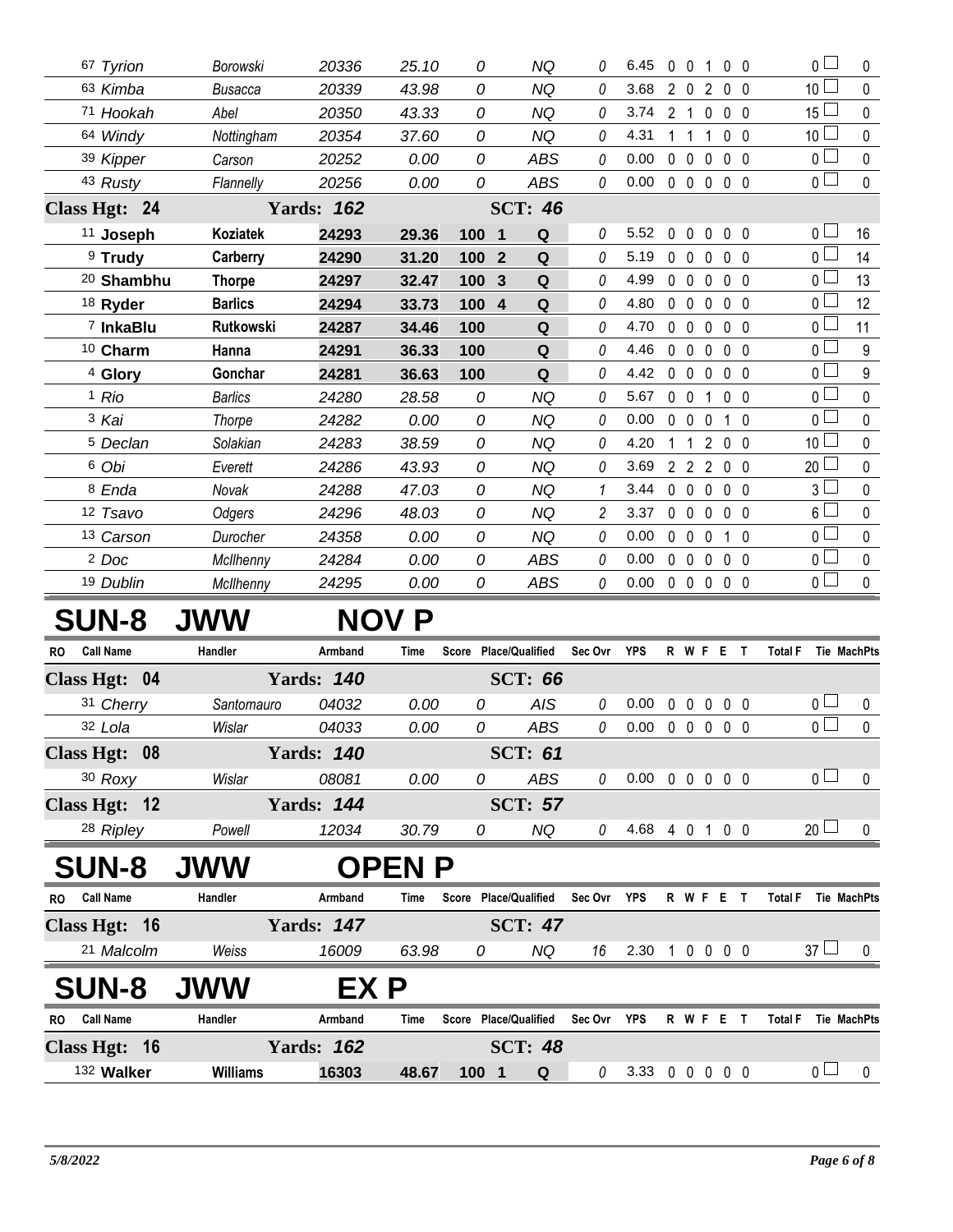| <b>SUN-8 JWW</b>                                |                  |                   | <b>MAS P</b> |                  |                                      |               |                |              |                   |                   |                |                     |             |
|-------------------------------------------------|------------------|-------------------|--------------|------------------|--------------------------------------|---------------|----------------|--------------|-------------------|-------------------|----------------|---------------------|-------------|
| <b>Call Name</b><br>RO                          | Handler          | Armband           | Time         |                  | Score Place/Qualified                | Sec Ovr YPS   |                |              |                   | R W F E T         |                | Total F Tie MachPts |             |
| Class Hgt: 04                                   |                  | <b>Yards: 152</b> |              |                  | <b>SCT: 55</b>                       |               |                |              |                   |                   |                |                     |             |
| 198 Elvis                                       | Loper            | 04088             | 60.74        | 0                | <b>NQ</b>                            | 5             | 2.50           | 0            | $\mathbf 0$       | 1                 | 0 <sub>0</sub> | 15 $\Box$           | 0           |
| 199 Tia                                         | Fletcher         | 04089             | 64.25        | 0                | <b>NQ</b>                            | 9             | 2.37           | 3            | $\mathbf{1}$      | 1                 | $0\quad 0$     | $47 \Box$           | 0           |
| $200$ Max                                       | Brav             | 04091             | 52.63        | 0                | <b>NQ</b>                            | 0             | 2.89           | $\mathbf{1}$ | $\overline{2}$    | $\mathbf 0$       | 0 <sub>0</sub> | $15\perp$           | $\pmb{0}$   |
| 201 Ace                                         | Santomauro       | 04092             | 48.89        | 0                | <b>NQ</b>                            | 0             | 3.11           |              | $100$             |                   | 0 <sub>0</sub> | $5\Box$             | $\mathbf 0$ |
| <b>Class Hgt:</b><br>$\overline{\phantom{0}08}$ |                  | <b>Yards: 152</b> |              |                  | <b>SCT: 52</b>                       |               |                |              |                   |                   |                |                     |             |
| 197 Berkeley                                    | <b>Smey</b>      | 08299             | 50.49        | 100              | ${\bf Q}$<br>$\overline{\mathbf{1}}$ | 0             | 3.01           | 0            | $\mathbf 0$       | 0                 | 0 <sub>0</sub> | 0 <sub>0</sub>      | 1           |
| 195 Valkyrie                                    | Heiken           | 08094             | 56.14        | 0                | <b>NQ</b>                            | 4             | 2.71           |              | $0\quad 0$        | 1                 | 0 <sub>0</sub> | $12\Box$            | $\pmb{0}$   |
| 196 Niki                                        | Miller           | 08097             | 53.17        | 0                | <b>NQ</b>                            | $\mathcal{I}$ | 2.86           |              | $1 0 0$           |                   | 0 <sub>0</sub> | $8\Box$             | $\mathbf 0$ |
| Class Hgt: 12                                   |                  | <b>Yards: 157</b> |              |                  | <b>SCT: 50</b>                       |               |                |              |                   |                   |                |                     |             |
| 165 Nell                                        | Lesko            | 12098             | 26.29        | 100 1            | Q                                    | 0             | 5.97           | 0            | $\mathbf{0}$      | 0                 | 0 <sub>0</sub> | 0 <sub>1</sub>      | 23          |
| 169 Quiz                                        | Simonelli        | 12103             | 28.05        | 100              | $\overline{2}$<br>Q                  | 0             | 5.60           | $\mathbf 0$  | $\mathbf 0$       | 0                 | 0 <sub>0</sub> | 0 <sup>1</sup>      | 21          |
| 166 Hijack                                      | Wurst            | 12099             | 28.61        | 100              | $\mathbf{3}$<br>Q                    | 0             | 5.49           | $\mathbf 0$  | $\mathbf 0$       | $\mathbf 0$       | 0 <sub>0</sub> | 0 <sub>0</sub>      | 21          |
| 168 Sassy                                       | Forsberg-Mosn    | 12102             | 32.88        | 100              | $\boldsymbol{4}$<br>Q                | 0             | 4.77           | $\mathbf 0$  | $\mathbf 0$       | 0                 | 0 <sub>0</sub> | 0 <sub>1</sub>      | 17          |
| 170 Vida                                        | <b>Melendez</b>  | 12104             | 34.73        | 100              | Q                                    | 0             | 4.52           | 0            | $\mathbf 0$       | $\mathbf 0$       | 0 <sub>0</sub> | 0 <sub>0</sub>      | 15          |
| 174 Joey                                        | <b>Albrizio</b>  | 12110             | 36.00        | 100              | ${\bf Q}$                            | 0             | 4.36           | $\mathbf 0$  | $\mathbf 0$       | 0                 | 0 <sub>0</sub> | 0 <sub>1</sub>      | 14          |
| 167 Mica                                        | <b>Brown</b>     | 12101             | 38.59        | 100              | Q                                    | 0             | 4.07           | 0            | $\mathbf 0$       | $\mathbf 0$       | $0\quad 0$     | $\overline{0}$      | 11          |
| 171 Ozzy                                        | Halloran         | 12105             | 42.78        | 0                | <b>NQ</b>                            | 0             | 3.67           | $\mathbf 1$  | $\mathbf 0$       | 0                 | 0 <sub>0</sub> | 5 <sup>1</sup>      | 0           |
| 172 Bizzy                                       | Goodspeed        | 12106             | 0.00         | 0                | <b>NQ</b>                            | 0             | 0.00           | 0            | $\mathbf 0$       | 0                 | 1 0            | 0 <sup>2</sup>      | 0           |
| 175 Cheyenne                                    | Miller           | 12300             | 32.60        | 0                | <b>NQ</b>                            | 0             | 4.82           |              | 2 <sub>1</sub>    | 1                 | 0 <sub>0</sub> | $15 \Box$           | 0           |
| 173 Shelby                                      | Sparrow          | 12109             | 0.00         | 0                | <b>ABS</b>                           | 0             | 0.00           | $\mathbf 0$  | $\mathbf 0$       | $\mathbf 0$       | 0 <sub>0</sub> | $\overline{0}$      | $\mathbf 0$ |
| Class Hgt: 16                                   |                  | <b>Yards: 162</b> |              |                  | <b>SCT: 48</b>                       |               |                |              |                   |                   |                |                     |             |
| 121 <b>Blitz</b>                                | Aldrich          | 16120             | 29.06        | 100              | Q<br>$\blacksquare$                  | 0             | 5.57           | $\mathbf 0$  | $\mathbf{0}$      | 0                 | $0\quad 0$     | 0 <sub>1</sub>      | 18          |
| 127 A.V.                                        | <b>Bridgwood</b> | 16129             | 29.31        | 100              | ${\bf Q}$<br>$\boldsymbol{2}$        | 0             | 5.53           | $\mathbf 0$  | $\mathbf 0$       | $\mathbf 0$       | 0 <sub>0</sub> | $0\square$          | 18          |
| 129 Leverage                                    | <b>Brown</b>     | 16131             | 32.43        | 100              | 3<br>Q                               | 0             | 5.00           | $\mathbf 0$  | $\mathbf 0$       | 0                 | 0 <sub>0</sub> | 0 L                 | 15          |
| 130 Prize                                       | <b>Fillips</b>   | 16132             | 32.97        | 100 4            | ${\bf Q}$                            | 0             | 4.91           |              | $0\quad 0\quad 0$ |                   | 0 <sub>0</sub> | 0 <sub>1</sub>      | 15          |
| 118 Rosy                                        | Halperin         | 16113             | 34.52        | 100              | Q                                    | 0             | 4.69           |              |                   | 0 0 0 0 0         |                | $\overline{0}$      | 13          |
| 124 Mackenzie                                   | <b>Sullivan</b>  | 16124             | 36.65        | 100              | Q                                    | 0             | 4.42           |              |                   | 00000             |                | 0 <sup>1</sup>      | 11          |
| 125 Paisley                                     | <b>Muller</b>    | 16125             | 42.01        | 100              | Q                                    | 0             | 3.86           |              |                   | 00000             |                | 0 <sub>0</sub>      | 5           |
| 117 Eve                                         | Rohn             | 16111             | 0.00         | 0                | NQ                                   | 0             | 0.00           |              |                   | 0 0 0 1 0         |                | 0 <sub>l</sub>      | 0           |
| $119$ Jack                                      | Borowsky         | 16114             | 48.84        | 0                | <b>NQ</b>                            | 0             | 3.32           |              | 3 <sub>1</sub>    | $0\quad 0\quad 0$ |                | $20 -$              | 0           |
| 120 Dino                                        | Grasso           | 16118             | 48.42        | 0                | <b>NQ</b>                            | 0             | 3.35           |              | 0 <sub>1</sub>    | $0\quad 0\quad 0$ |                | 5 <sub>1</sub>      | 0           |
| 122 Fuzzle Wuzzle                               | Diaz             | 16121             | 42.96        | 0                | <b>NQ</b>                            | 0             | 3.77           |              | $0\quad 0$        | $\mathbf{1}$      | $0\quad 0$     | 0 L                 | 0           |
| 123 Gypsy Rose                                  | Gonchar          | 16122             | 42.68        | 0                | NQ                                   | 0             | 3.80           |              |                   | 2 2 2 0 0         |                | $20$ $\Box$         | 0           |
| 126 Luna                                        | Everett          | 16126             | 56.93        | 0                | <b>NQ</b>                            | 8             | 2.85           |              |                   | 1 0 0 0 0         |                | 29 <sup>1</sup>     | 0           |
| 128 Foster                                      | Ulrichsen        | 16130             | 49.15        | 0                | <b>NQ</b>                            | 1             | 3.30           |              |                   | 0 0 1 0 0         |                | 3 <sub>1</sub>      | $\pmb{0}$   |
| 131 Clipper                                     | Barber           | 20346             | 0.00         | 0                | NQ                                   | 0             | 0.00           |              |                   | 0 0 0 1 0         |                | 0 <sub>0</sub>      | 0           |
| Class Hgt: 20                                   |                  | <b>Yards: 162</b> |              |                  | <b>SCT: 51</b>                       |               |                |              |                   |                   |                |                     |             |
| 73 Dina                                         | Kipin Acerra     | 20134             | 44.99        | 100 1            | Q                                    | 0             | 3.60           |              | $0\quad 0\quad 0$ |                   | 0 <sub>0</sub> | 0 <sub>0</sub>      | 6           |
| 75 Zoey                                         | <b>Sorosky</b>   | 20138             | 46.85        | 100 <sub>2</sub> | Q                                    | 0             | 3.46           |              |                   | 00000             |                | 0 <sub>0</sub>      | 4           |
| 74 Cushla                                       | <b>Brown</b>     | 20137             | 43.45        | 0                | <b>NQ</b>                            | 0             | 3.73           |              |                   | 1 0 0 0 0         |                | 5 <sub>1</sub>      | $\pmb{0}$   |
| 76 Maverick                                     | <b>Barlics</b>   | 20139             | 45.11        | 0                | <b>NQ</b>                            | 0             | 3.59 0 1 1 0 0 |              |                   |                   |                | 5 <sub>1</sub>      | $\pmb{0}$   |